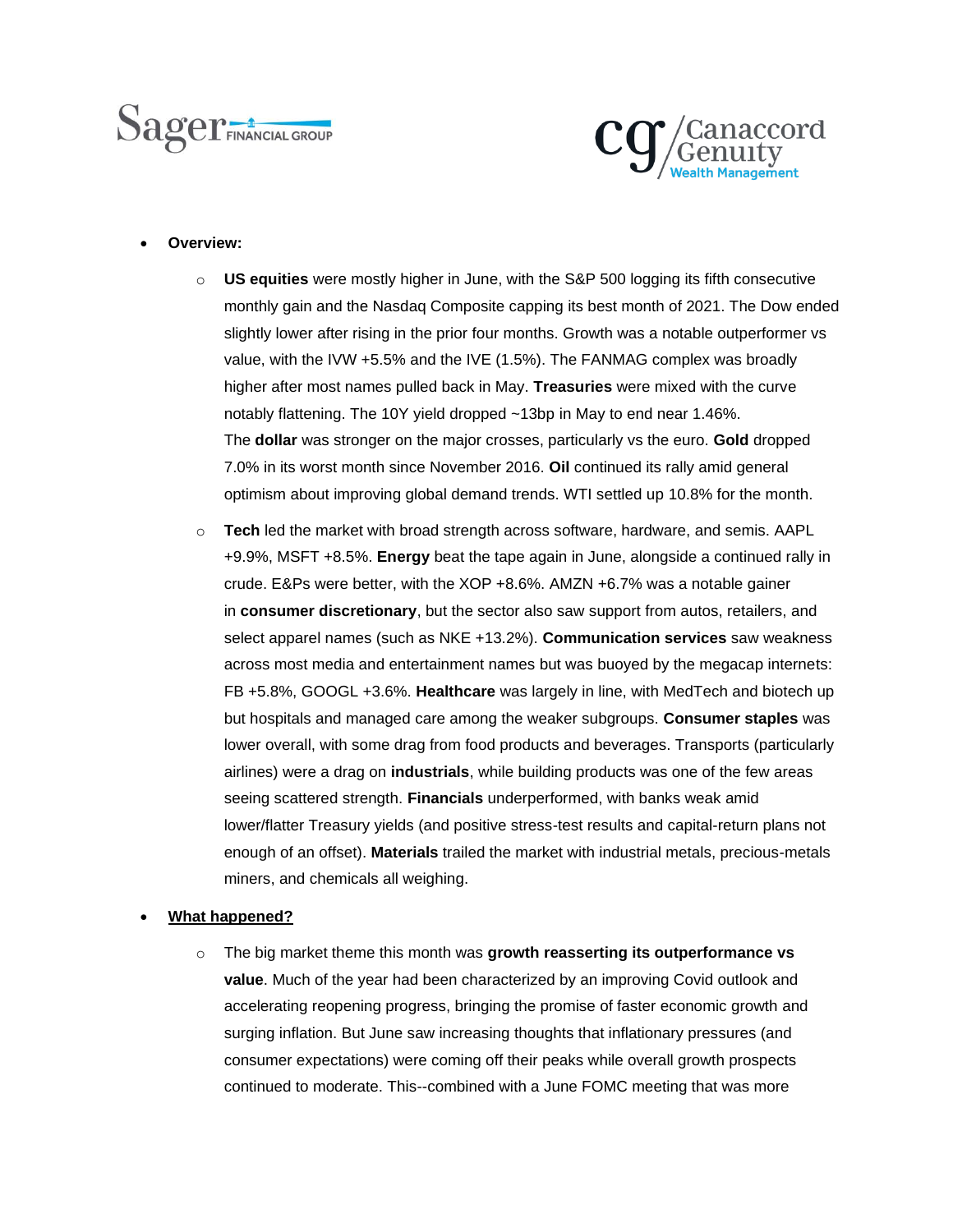# Sager FINANCIAL GROUP



hawkish than expected, another monthly miss for nonfarm payroll growth, and moderation in some key commodities (such as lumber)--took a lot of the wind out of the reflation trade and sparked a rotation back into many of the growth names that languished in May. Alongside this came a continued pullback in the 10-year breakeven inflation rate, which dropped ~10bp to 2.32% (from 2.42% on 28-May and further from that month's peak of 2.54%).

o **June's FOMC meeting was more hawkish than expected.** While it brought no change to interest rates, an updated *Summary of Economic Projections* showed members' median forecast for rate liftoff had been forward pulled into 2023 (with 25bp two hikes expected that year) against expectations for 2024 or later after the March meeting. This shift came despite little out-year change to members' economic expectations, sparking questions about how committed the Fed is to overshooting inflation with its flexible average inflation targeting (FAIT) framework. And while there was no change to the structure of the bank's \$120B/mo asset-purchase plan, Chair Powell made it clear that this was the meeting at which policymakers began talking about a possible taper. Nevertheless, analysts did not see much reason to change their forecasts for taper timing and are still expecting to see some indication at either the August Jackson Hole symposium or the September FOMC meeting, with actual changes possible by year's end. And the blizzard of Fedspeak following the meeting did little to clarify matters, with some members suggesting the Fed should act sooner rather than later while others argued the economy has still not recovered sufficiently to warrant removing supports.

### o **The White House and moderate senators agreed to a \$1.2T bipartisan**

**infrastructure plan** after weeks of negotiations. The package, which will feature \$579B in new spending and no new taxes, is far more modest than Biden's earlier ask and targeted on "hard" infrastructure and projects such as broadband expansion. While this was designed to appeal to enough GOP senators to allow it to bypass a filibuster in the Senate, many progressive Democrats complained that the bipartisan bill would sacrifice their priorities. For that reason, Democratic leaders have been following a "two-track" approach, finding compromise on infrastructure but preparing a large bill focused on their policy priorities that can be passed through the Senate via the party-line reconciliation method. However, passing even this presents many challenges given a broad split between moderates and progressives in the Democratic caucus, with those such as Sen. Sanders (I-VT) discussing numbers near \$6T while WV's Sen. Manchin recently reiterated he would likely not be comfortable going above \$2T. The big question for the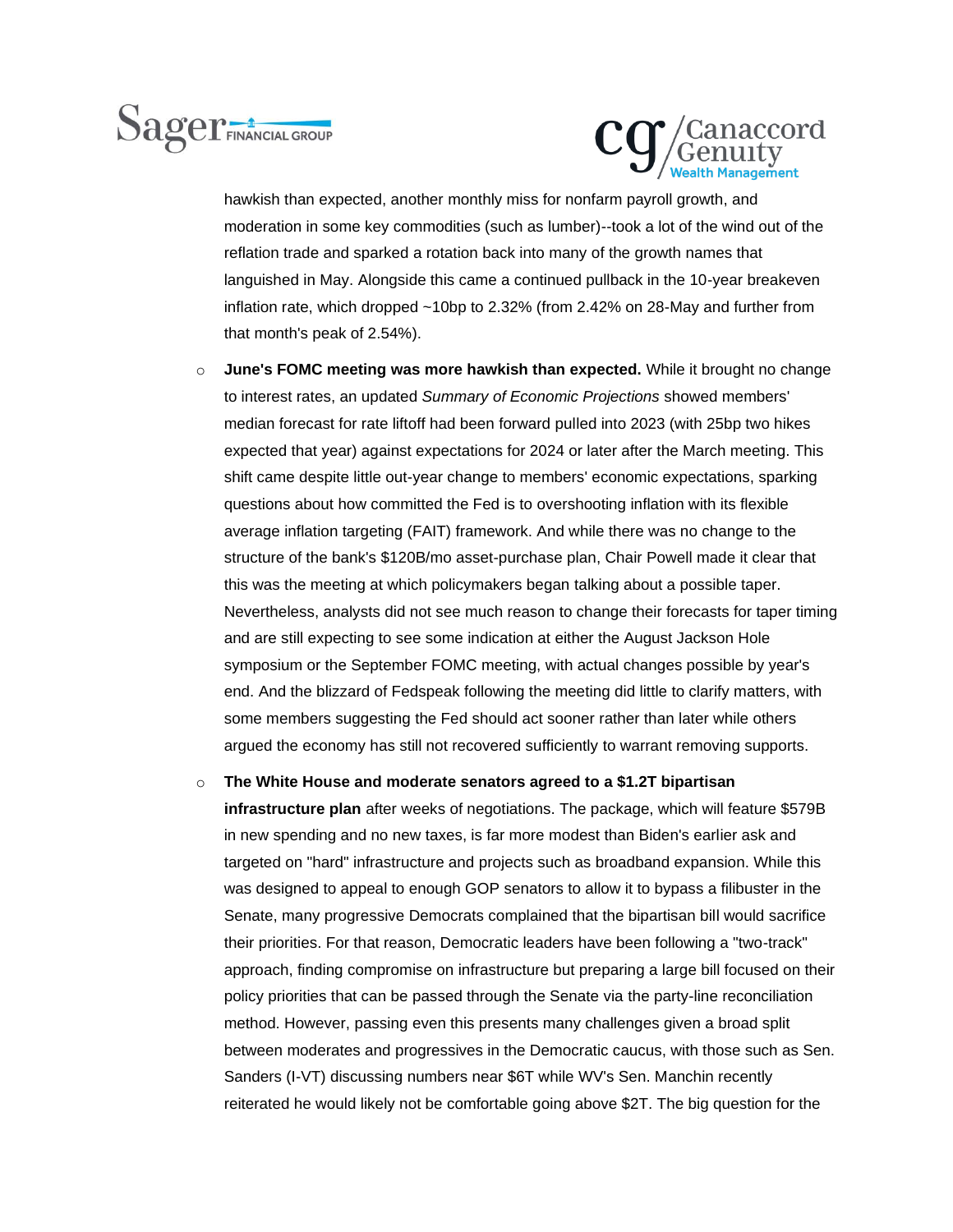



market going forward is how large this plan is likely to be and how large of a tax hike (on corporations and high-income individuals) will be necessary to fund it.

o The month's **economic data painted a picture of a still-improving economy and inflation still running above long-term averages**, but with some sense **trends were coming off their peaks**. On the jobs front, May saw a boost of 559K **nonfarm payroll employment**, missing consensus and a slowdown from April's pace. June **ADP private payrolls** saw a rise of 692K jobs, well ahead of forecasts but a deceleration from May. Weekly i**nitial jobless claims** hit their lowest level since before the pandemic on 4-Jun (374K) but have ticked up in subsequent reports. In terms of prices. May **headline and core CPI**came in ahead of consensus, with the y/y core rate of 3.8% representing the highest reading since 1992. However, **core PCE** for May showed a smaller-thanexpected monthly rise (though it was still up 3.4% y/y, the highest since 1992). May's **ISM Services** gauge hit a record high of 64.0, while the prices paid component reached its highest level since September 2005. Consumer sentiment was broadly positive, with June's **UMich consumer sentiment** report showing improvement in both current conditions and expectations, while inflation forecasts moved down. June's **consumer confidence**report showed the widest labor-market differential since 2000 (with 54.4% of respondents saying jobs are plentiful vs just 10.9% saying they are hard to get).

### • **In other news:**

- o **Covid trends and vaccination rates continued to improve around the world**, though as the month went on there was increasing anxiety about the spread of the **Delta variant** (first identified in India), with some concern outbreaks could result in reimposed lockdowns and imperil economic recoveries in some countries.
- o **All evaluated banks passed their latest stress tests**, with the Fed saying it would end its pandemic restrictions on dividends and buybacks. And banks took advantage, with Goldman Sachs estimating dividends are up 11% this year while repurchases will be 22% higher.
- o **Bitcoin experienced some volatility.** Futures posted their third consecutive monthly drop, finishing down more than 5% to ~\$35K, but finishing well off the June low near \$29K. Multiple factors were in play including the ongoing crypto crackdown in China and the Biden administration's proposal to require more crypto broker disclosure on investors.